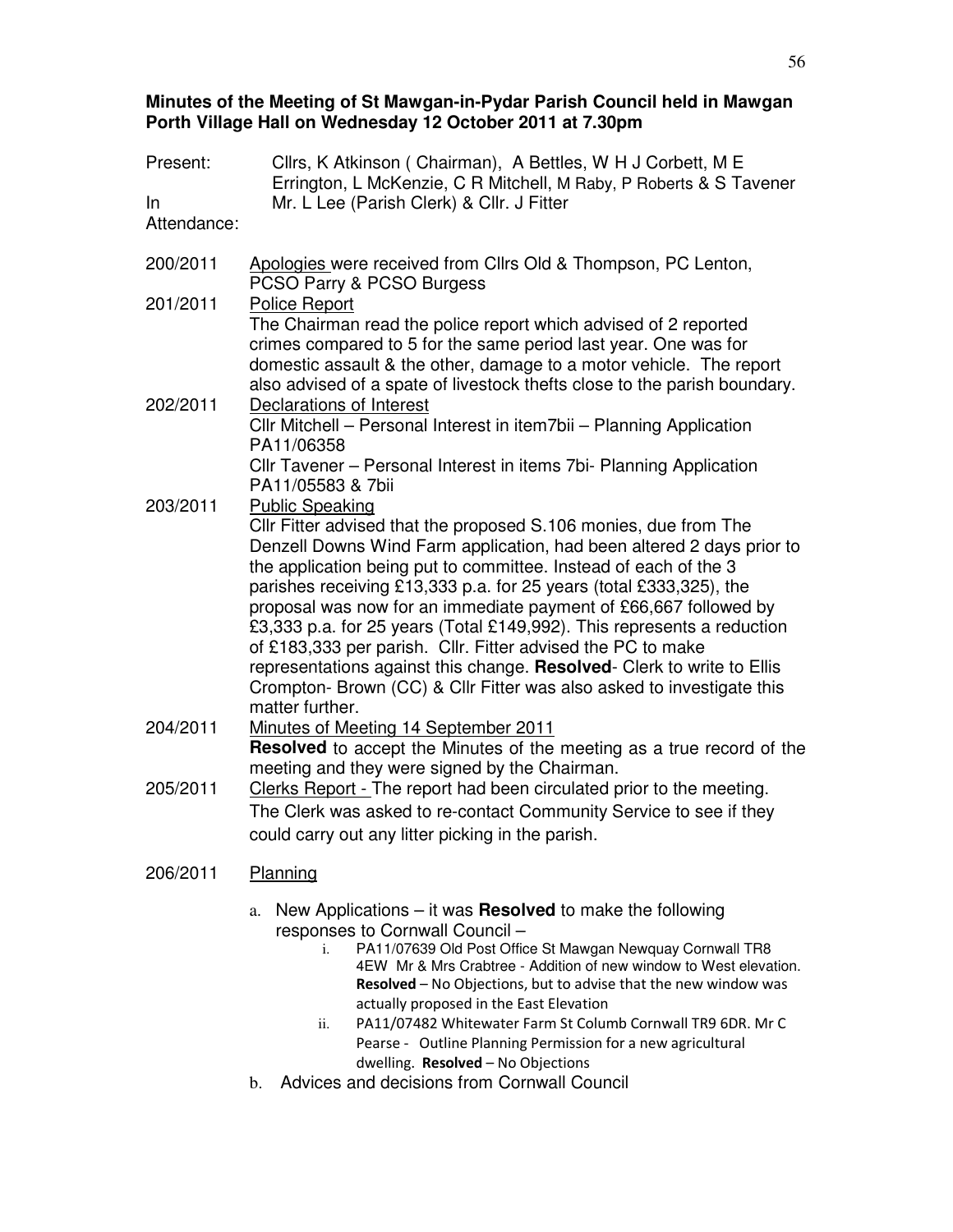- i. PA11/05583 Proposed extensions to swimming pool/cafe building and external works. - The Park Mawgan Porth Newquay TR8 4BD - **Conditional Planning Permission Approved**
- ii. PA11/06358 **-**Retention of the construction site compound for use as overflow car parking. - Mawgan Porth Holiday Park Ltd – **Planning Permission Refused**
- iii. PA11/02764 Conversion of builder's office & store into summer house & garden store. (Extension of time for application C2/05/01012) Lanvale House St Mawgan TR8 4EU – Mr G Talling-**Conditional Planning Permission Approved**
- iv. PA11/06028 Replace existing metal balcony railings with stainless steel and glass to match the adjacent 'Moonrakers' development. Europa Court Mawgan Porth Newquay Cornwall TR8 4BB - Europa Court Mawgan Porth Residents Co Ltd - **Conditional Planning Permission Approved**
- v. PA11/06559 Tree Works. Continuation of a thinning & re-spacing exercise begun in 2009. Approximately 40 trees primarily of Sycamore, some Ash and Beech. Mr R Archibald, The Old Rectory, St Mawgan – **Decided not to make a TPO (TCA Apps)**
- c. Enforcement Issues
	- i. **Resolved** to report stationary, touring caravan, in a prominent position at Porth Farm Cottages, remaining beyond the 28 day time limit
	- ii. **Resolved**  to write to CC regarding the mobile home at Gluvian Farm Yard, as the 3 year temporary permission expired 2 years ago.
- d. Affordable Housing A proposed meeting between members of the PC & CC has been postponed. No further news apart from correspondence from Mr J Thorne ( see minutes 219 & 220)
- e. S106 Outstanding Monies The Clerk will now write to Michelle Glover (CC)
- f. Chris Pearse- Whitewater Farm Pre-application Noted
- 207/2011 To appoint a parish councillor to take on the role of
	- a. Internal Control it was **Resolved** that Cllr Roberts takes on this role
	- b. Playground inspections it was **Resolved** that Cllr Roberts takes on this role.

The Clerk provided Cllr Roberts with the appropriate playground inspection documentation.

208/2011 The Newquay & St Columb Community Network Forum

Report circulated

- 209/2011 Amenity Area Working Group
	- a. Working Group Report None Received
	- b. The ashes of the Late Edith Mary Brady will be interred on Sunday 16 **October**
	- c. **Resolved** to approve Additional Inscription for E M Brady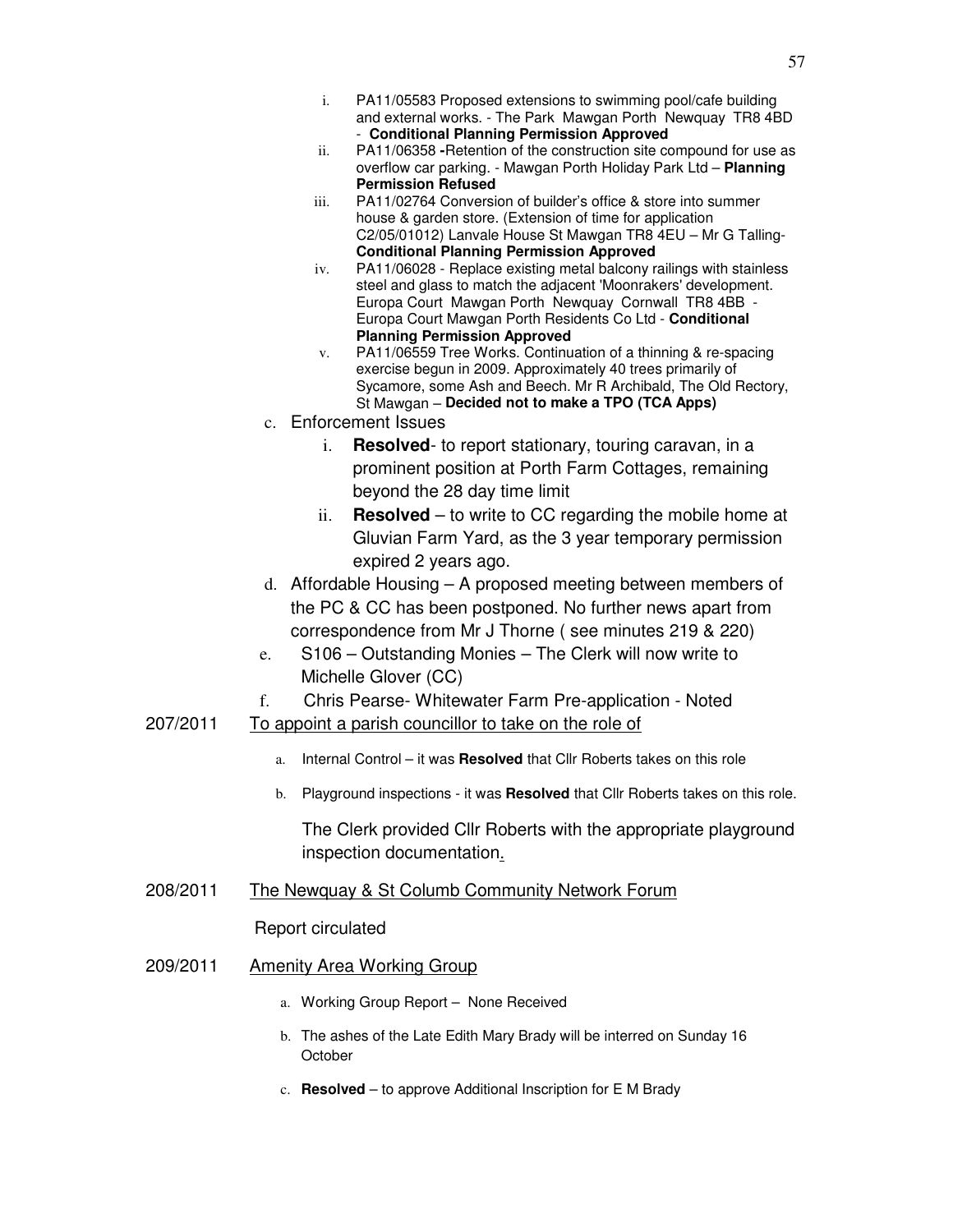- d. ROSPA Inspection report New cradle for toddler swings- Deferred as quote not yet received
- e. New shed at Burial Ground & removal of earth from behind burial ground shed – It was **Resolved** that Cllr Corbett would obtain estimates for building a wooden shed on a concrete base in the top right hand corner of the burial ground. The earth that has built up could then be used to form a bund to screen off this area. The relocation of the lawn-mower raises issues of insurance & possibly road tax as the mower would need to be driven on the road from the burial ground to the playing field. The Clerk will investigate.
- f. Mower service **Resolved** to have the mower serviced & repaired by Mr Morford at Probus.
- g. Renewal of Maintenance Contract- **Resolved** to request Tim Michell to quote for a further 3 year contract.

# 210/2011 Beach & Environment Working Group

a. Working Group Report had been circulated

With regard to the lack of help from CC over the removal of the dead dolphin washed up on the beach it was **Resolved** that the Clerk (in liaison with Cllr Roberts) write to CC about their beach responsibilities

- b. Business contributions towards beach cleaning Contributions have now reached £2300. The Clerk will write to the outstanding contributors
- c. Winter cleaning **Resolved** to request Mike Farmer do one-off cleans before half-term & Xmas
- d. Beach ownership map **Resolved** the Clerk will purchase a definitive map from HM Land Registry

#### 211/2011 Transport & Rights of Way Working Group

- a. Working Group Report-circulated
- b. Renewal of road markings Newquay –St Columb Major Rd **Resolved** Clerk would write to Cllr Harvey with a copy to Clerk at St Columb (as road is within their boundary
- c. Overgrown hedgerow at Tredragon Road **Resolved** Clerk to write to the property owner
- d. North Steps –Slipping hazard due to the lower steps being well worn- **Resolved**  Clerk to write to CC

# 212/2011 Other Reports – to receive reports from meetings

a. Planning for Low-Carbon Living  $8<sup>th</sup>$  September 2011 - circulated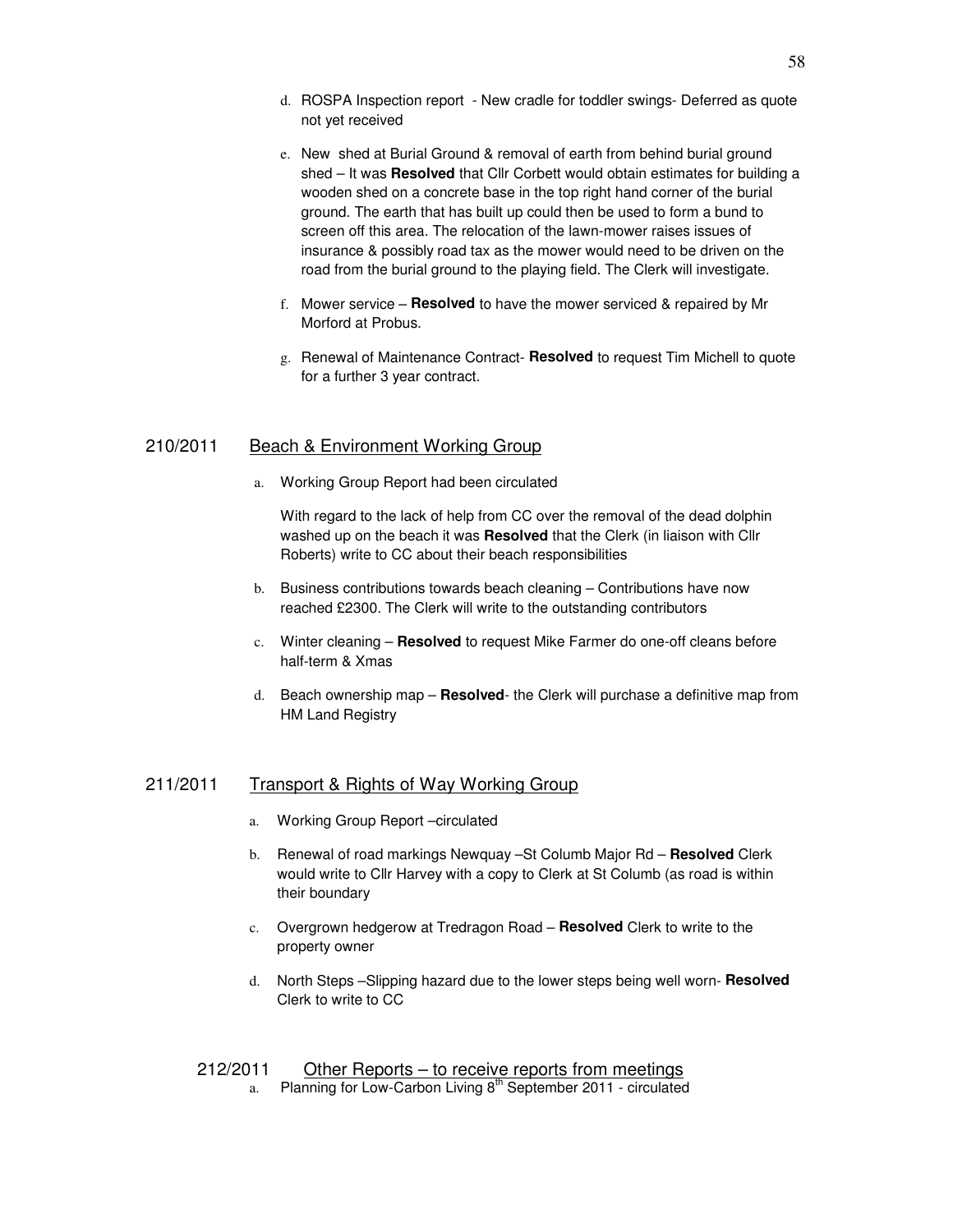b. Newquay Airport Consultative Forum 19th September 2011- circulated

# 213/2011 Accounts

|                        | It was Resolved to pay the following accounts totalling |         |
|------------------------|---------------------------------------------------------|---------|
| <b>T</b> Michell       | Maintenance Contract September                          | £980.29 |
| L Lee                  | Salary & expense September                              | £600.00 |
| M Farmer               | <b>Beach Contract September</b>                         | £670.00 |
| D Vickery              | Bus Shelter Clean July- Sept                            | £100.00 |
| <b>Ordnance Survey</b> | Annual licence fee                                      | £65.70  |
|                        | Aaron Flat Roofing Trevarrian bus shelter repair        | £367.00 |
| Serco Ltd              | Bin empty July- Sept                                    | £36.00  |
|                        | Mrs T P Young-Jamieson Playing field rent 2010-2011     | £100.00 |

Total £2889.27

 $214/2011$  External Audit – it was advised that the external audit was now complete and that there were no issues to report.

# 215/2011 Emergency Plan

Cllr Roberts summarised what was required to produce such a plan & pointed out that it was not a Statutory Duty for parish councils. It would also involve a Co-ordinator in a considerable amount of work. Resolved- To defer this until further notice.

#### 216/2011 Parish Plan

**Resolved** – A working group consisting of Cllrs Errington, McKenzie & Roberts would review the plan, as well as drafting a Parish Design Statement & also review The Neighbourhood Plan

217/2011 The Queen's Diamond Jubilee

The Chairman advised that an initial meeting had taken place & 2 co-ordinators/ project managers had been identified to progress work on an event to celebrate the Jubilee which will take place on the weekend of 02 - 05 June 2012.

#### 218/2011 The Great English Elm Experiment

The PC confirmed it support for the purchase of a few saplings to be planted on public land. This will be progressed when further details are known

- 219/2011 Correspondence for information all circulated
	- a. EA Provision of weekly bathing water data
	- b. CALC The Week 44 circulated
	- c. CALC- Code of Conduct
	- d. CALC Election Expenses
	- e. CC- Bathing Water Quality Posters